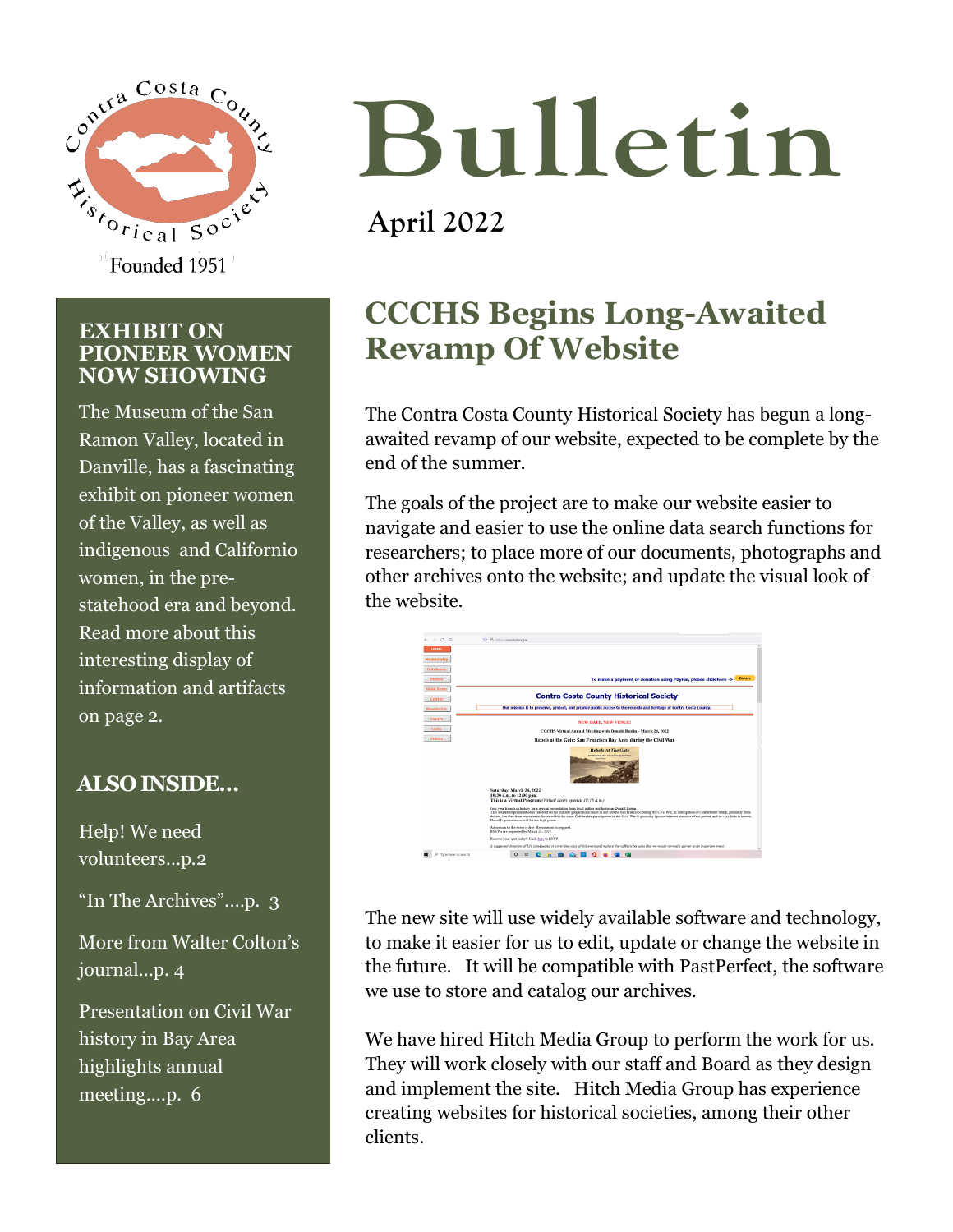## **Pioneer Women's Stories Told In Exhibit At Museum of The San Ramon Valley**

#### **By Beverly Lane**

The exhibit *Her Side of the Story: Tales of California Pioneer Women* is on display at the Museum of the San Ramon Valley in Danville. The offering comes from Exhibit Envoy and features photographs, diary excerpts, 1860s dresses, quilts, daguerreotypes, and nineteenth century objects from pioneer kitchens and the Gold Rush.



The exhibit ends on May 22 and is open Tuesday through Friday from 1-4 p.m., Saturday from 10 a.m. to 1 p.m. and Sunday from noon to 3 p.m. at 205 Railroad Avenue in Danville. The museum's website is museumsrv.org.

*Her Side of the Story* shows the hardships, joys, and lives of female pioneers, through first-person stories from the women who came to California prior to statehood. The exhibit is based on reminiscences that were compiled by the

Association of Pioneer Women of California in the early 1900s. The Museum also has added information about the Indian and Californio women who lived in the San Ramon Valley before the pioneer women arrived.

### **We Need You!**

Do you love history, or looking through old photos and records, or helping the public? If you do, please join us at the Contra Costa County Historical Society. We need volunteers in these areas:

- Archival Aide: help us archive our vast collection of historical records;
- **Historical Preservation Aide:** scan and catalog historical charts, maps, and other items;
- Photographic Assistant: scan and catalog historical photographs;
- **Research Aide:** help our visitors conduct research into family histories, immigration records, property records, and other matters of interest to them;
- **Membership Aide:** assist us in retaining members and finding new members;
- Administrative Assistant: assist the Executive Director with general office duties;
- **Computer Technician:** help with our computer network and website; and
- **Additional positions: Data Entry, Docent, Event Planning and Social Media.**

The amount of time you volunteer is up to you. If you are interested, please contact us at [info@cocohistory.org](mailto:info@cocohistory.org) or call (925) 229-1042 and ask for our Executive Director Michael McCarron.

CCCHS BULLETIN APRIL 2022 2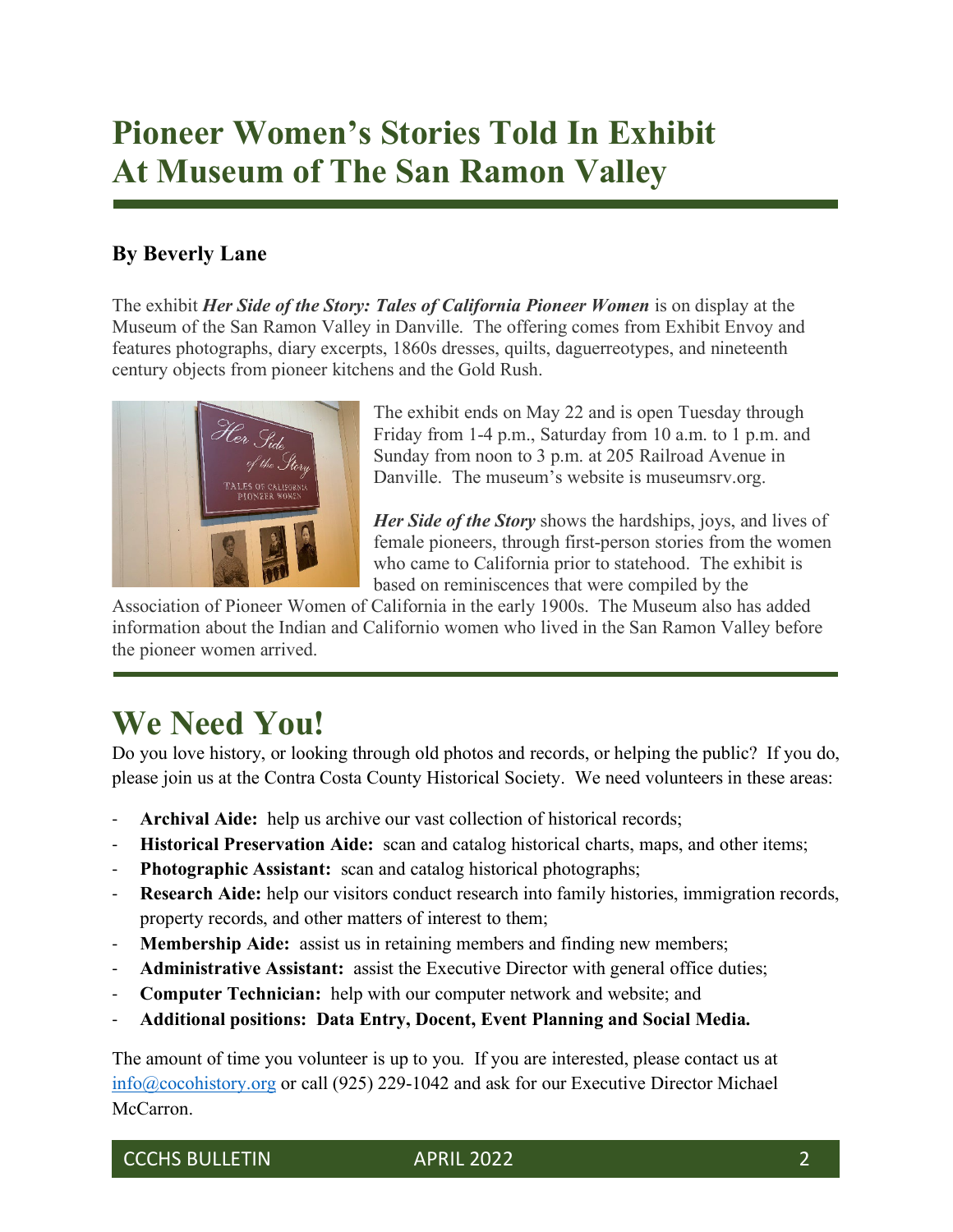## **In The Archives… Voter Registration Books ("Great Registers")**

#### **Article and photos by Lisa Gorrell**

The History Center has numerous copies of voter registrations for Contra Costa County, beginning in 1890. Some have been in our collection a long time. Other volumes came with the



Pleasant Hill Library collection that we inherited in 2021. We have issues for 1890, 1898, 1900, 1902, 1904, 1906, 1910, 1914, 1916, 1918, 1932, and 1938. Some are delicate, as the paper has become brittle.

The first voter registration began in California in 1866 as an effort to prevent voter fraud. By 1872, counties were required to publish an alphabetical list of all registered voters every two years, and these

were usually printed in the even-numbered years. These lists are not the actual voter registrations, but rather an index to those records created by the county clerk.

Voter registrations are useful both in historical and genealogical research. They help locate people between the decennial U.S. federal census years and give information about residence, occupation, the person's physical features (before 1900), and political party. The early Great Registers, as they were called, also gave the location and date of naturalization for voters who had become naturalized citizens. The 1898 issue is divided by towns and precincts. First there is a listing of names in rough alphabetical order, then their occupation, age, height, complexion, eye and hair color, and any visible marks. Also listed was country of birth, place of residence, date of naturalization, the date they registered to vote, and whether the person was able to communicate in English, write their name, and mark the ballot. A map and written description were included for each precinct. Only men aged 21 and older could vote until 1911, when California granted women suffrage.



After 1900, the registration books have less information. They are organized alphabetically by towns and precincts, but the entries contain only name, occupation, political party, and town of residence. The 1914 issue we have is the first to include women (we do not have the 1912 issue). Shown below is a page from Richmond Precinct number 5 showing many women registrants.



CCCHS BULLETIN APRIL 2022 3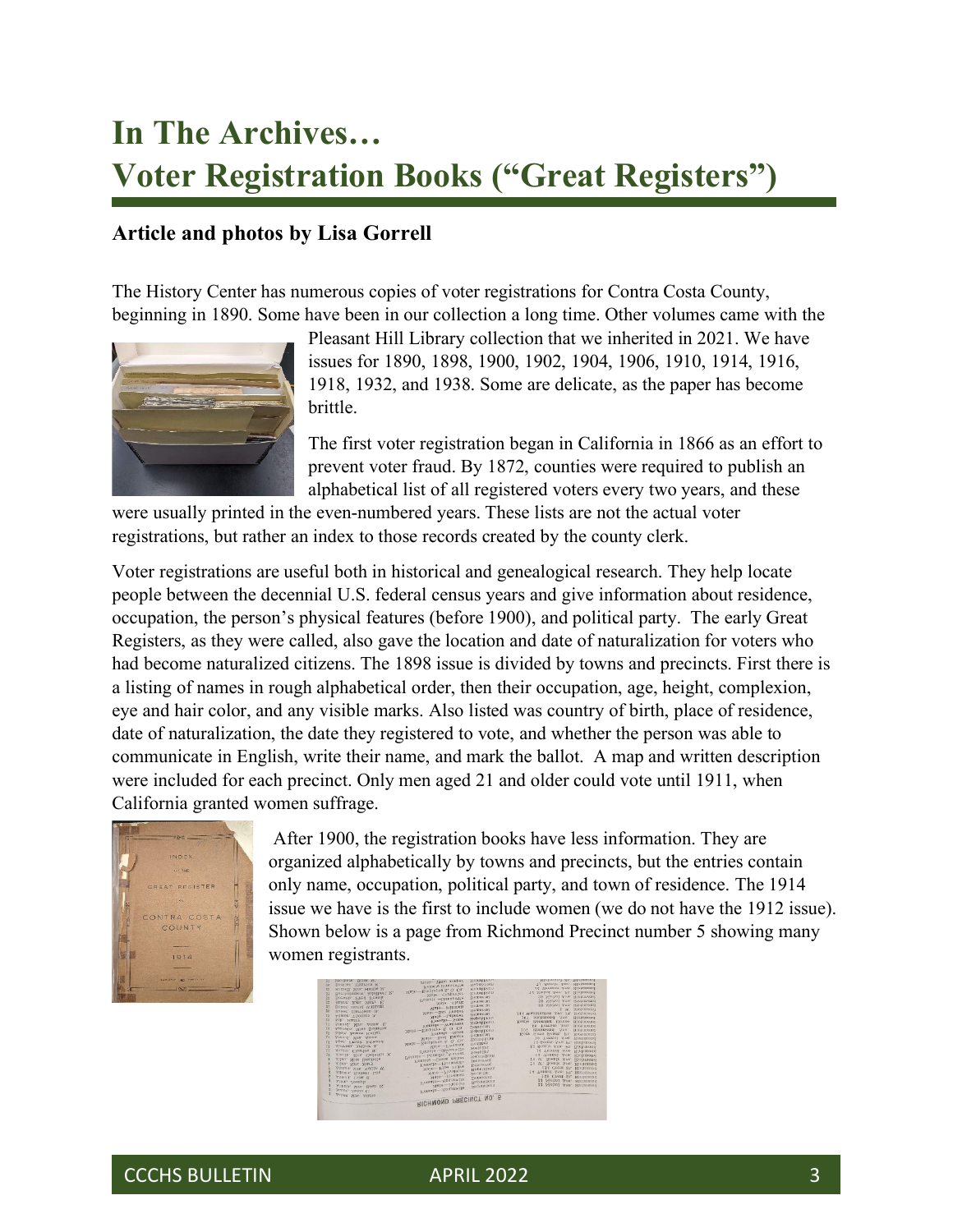## **Colton's Journal: A Yankee's View Of California**

#### **By Donald Bastin**

*Editor's note: This is the third in a series of articles based on the fascinating journal, Three Years In California by the Reverend Walter Colton, the first American alcalde, or administrator, of Monterey, prior to California statehood. This series of articles is written by former CCCHS Board Member Donald Bastin, who also is the former editor of this newsletter.*

As alcalde of Monterey during California's transition from a short-lived republic to a military possession and then to the nation's  $31<sup>st</sup>$  state, the Reverend Walter Colton encountered (and often judged) people from a wide variety of ethnic groups, including the indigenous peoples. Through his eyes, we see them in one of their many periods of transition. They had endured the wrenching transition from a state of nature to one of paternalistic imprisonment under the mission system. By the late 1840s, when the mission period had ended, indigenous people were dispersed into an alien environment, trying to survive, looking like nothing so much as immigrants in their own land. Whether learned as a result of their galling treatment, or part of their natural upbringing, the legendary stoicism of the natives comes through in Colton's journal.

The Reverend described how he was approached by "an Indian woman of good appearance" who stated that she had worked as a domestic in a Mexican family. Her husband had died and she was pleading for the return of her child, who had been "forcibly detained" by the family for whom she had worked. The father of the family had baptized the child, claiming "a sort of guardianship over it, as well as a right to a portion of its services." Sensitive both to the rights of the mother and the child's welfare, Colton offered the following compromise:

*I asked her if her child would be kindly treated where it now was: she said she thought so; but added, she was a mother, and wanted it with her. We told her as she was going to marry again, she had better perhaps leave the child for the present; and if she found her husband to be a good, industrious man, and disposed to furnish her with a comfortable home, she might call again on our office, and we would get her child. She went away with that mild look of contentment which is as near a smile as any expression which lights an Indian's face.* 

As a man of the cloth, Colton was interested in the spiritual beliefs of the people in his charge. He had this to say about the Indians' belief in an afterlife:

*The wild Indians here have a vague belief in the soul's immortality. They say, 'as the moon dieth and cometh to life again, so man, though he die, will again live.' But their future state is material; the wicked are to be bitten by serpents, scorched by lightning, and plunged down cataracts; while the good are to hunt their game with bows that never lose their vigor, with arrows that never miss their aim, and in forests where the crystal streams roll over golden sands. Immortal youth is to be the portion of each; and age, and pain, and death, are to be known no more.*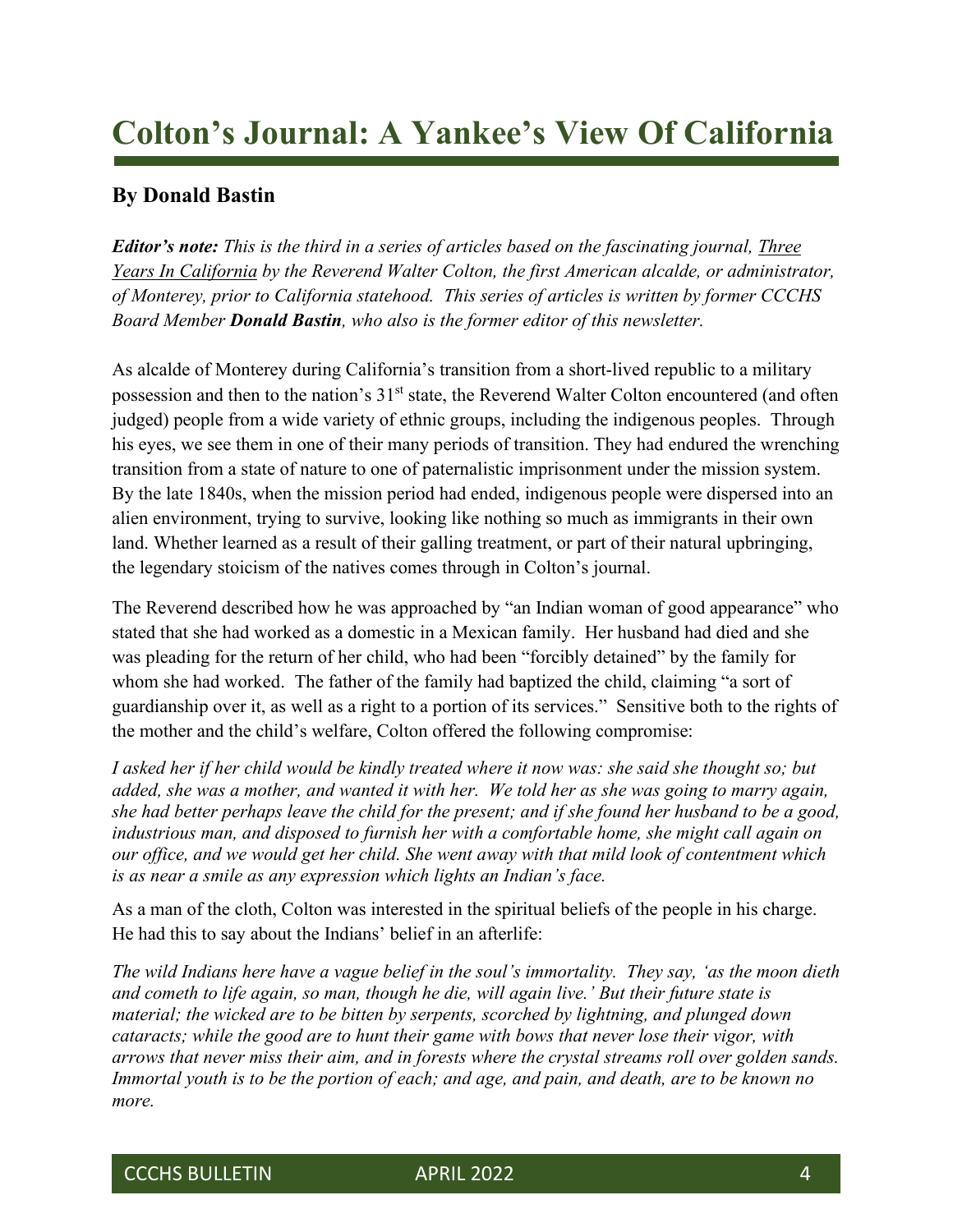To my mind, this sounds like what many people believe to this day.

Perhaps the most vivid account of Colton's encounters with Indians involves the capture of around twenty of them who were accused of horse theft. Their pride and stoicism are palpable.

*They were as wild a looking set of fellows as ever entered a civil tribunal. The chief was over seven feet high, with an enormous blanket wrapped round him and thrown over the shoulder like a Spanish cloak, which set forth his towering form to the best advantage. His long black hair streamed in darkness down to his waist. His features strikingly resembled those of Gen. Jackson. His forehead was high, his eye full of fire, and his mouth displayed great decision. His step was firm; his age must have been about fifty. He entered the court with a civil but undaunted air.* 

Colton found "no satisfactory evidence" that these Indians were horse thieves and turned them over to the military commander of the town.

*They were marched into the centre where they expected to be shot, and still not a muscle shook, and the features of each were as set as if chiseled from marble. What must have been their unbetrayed surprise when Capt. Mervin told them they were acquitted by the tribunal! He then told the chief he should recognize him as king of the tribe—that he should not permit any of his men to commit the slightest depredations on the citizens, that he should hold him responsible for the conduct of his tribe, and that he must come and report himself and the condition of his tribe every two moons. To all this the chief fully assented.*

The group was put on a warship and the crew mustered "for the occasion." They were given



Photo from *Three Years In California*

"fresh blankets and red handkerchiefs" and the chief was given the naval uniform "of one of our tallest and stoutest officers. . . recognizing him as the high chief of his tribe."

*He looked every inch a chief. The band struck up Hail Columbia, and they departed, vowing eternal allegiance to the Americans. The sailors were delighted with these savages, and half envied them their wild life.* 

**Walter Colton,** born in 1797, was a Navy Chaplain who arrived in Monterey in 1846 with the Navy and was appointed *alcalde* of Monterey by Commodore Robert Stockton as part of a transitional government bridging the Mexican and American administrations. Colton built a town hall-and-schoolhouse building that still stands at Monterey Harbor and is open to the public (it also was the site of California's first constitutional convention in preparation for statehood). He served as *alcalde* until 1849 when his transitional duties were completed. Colton then returned to his home in Philadelphia, published his journal in 1850, and died in 1851.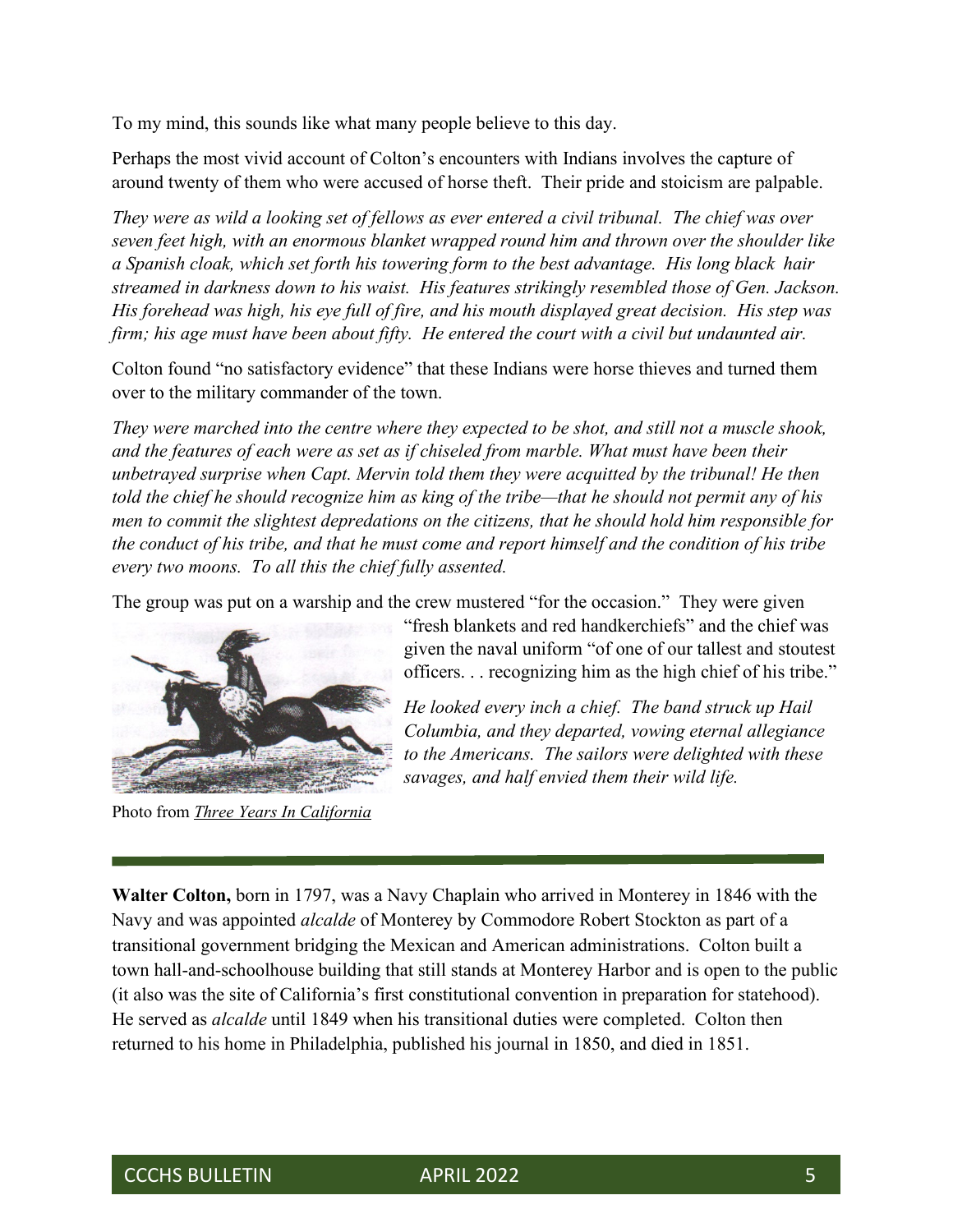# **Traci Gibbons Returns To CCCHS Board**

#### **By John Greitzer**

CCCHS is delighted to have filled a vacancy on our Board of Directors with a highly esteemed former Board member who has agreed to return to service. Traci Gibbons is a lifetime member of CCCHS and previously served on our Board from 1983 to 1989 and from 2002 to 2013. She served as President of the Board from 2004 to 2006.



Traci worked for the East Bay Regional Park District at its Black Diamond Mines Regional Preserve for over 35 years, working in oral history, staff training and overseeing the park's archives, which involved documenting and preserving thousands of artifacts and photographs. She is the author of two books on the Mount Diablo Coal field – *Images of America: Black Diamond Mines Regional Preserve*, and *Rose Hill—A Comprehensive History of a Pioneer Cemetery in the Mount Diablo Coal Field*.

Our Board is pleased to welcome her back. She joins Andrea Blachman, John Burgh, John Mercurio, Beverly Lane, Tara Weber, Steve James, John

Mercurio, Barry Goode, Oliver Bray, John Greitzer and Glenn Umont on the Board.

## **Presentation on Civil War Military Activity in San Francisco Highlights Our Annual Meeting**

#### **By John Greitzer**

CCCHS held its annual meeting online for the second consecutive year on March 26, highlighted by a fascinating presentation on Civil War military activities in San Francisco given by former Board member Donald Bastin. The presentation provided a surprising look at a little-known aspect of San Francisco history and was well received by the roughly 50 people in attendance.

The annual meeting also featured the election of two new Board members, Traci Gibbons (see above) and Glenn Umont, whom we introduced to readers in January. Traci and Glenn will provide valuable insight and fresh ideas as we move into an exciting new phase at the Society.

Executive Director Michael McCarron briefed the attendees at the annual meeting on our accomplishments in 2021 and goals for 2022. Treasurer Steve James reported on the Society's financial condition, which continues to look good due to revenue provided by funding sources including the Chevron Federal Credit Union, Contra Costa County, and a generous grant from the Dean & Margaret Lesher Foundation.

Board members expressed the hope that next year's annual meeting can be held in person.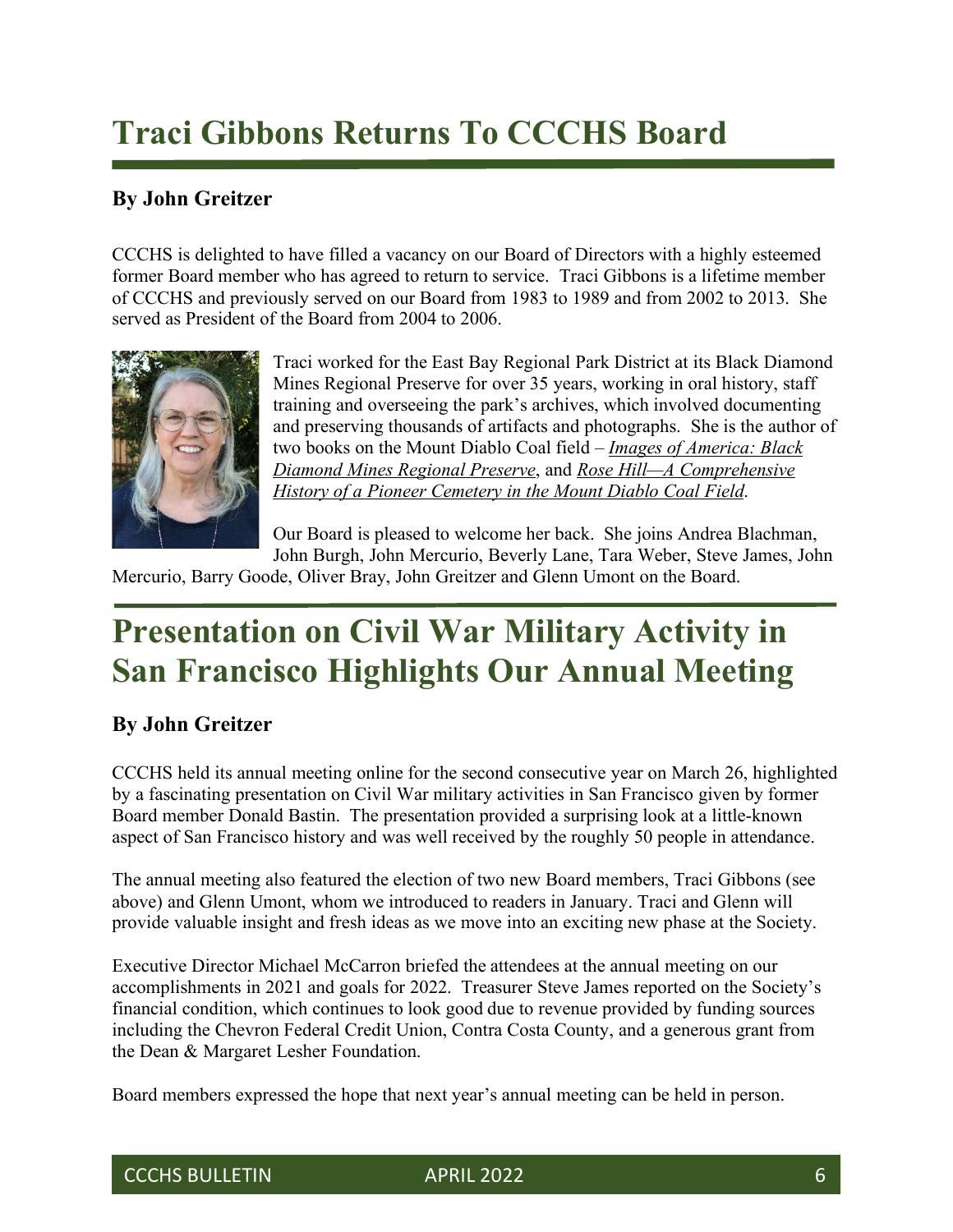## **President's Message**

#### **By John Burgh**



As I take up the mantle of the second half of the two-year term shared by John Mercurio and myself, I am reminded of the proverbial wish: "May you live in interesting times." As I look about the Society's world at the moment, I am struck by not just how interesting but how the exciting the view is in every direction.

Traci Gibbons previously served many years on the Board. She has now returned, bringing us new ideas and proven leadership (see page 6). A new five-year extension of our stipend agreement assures continued financial support from Contra Costa County and our careful investments continue to nourish our financial stability. Although challenges remain to secure long term off-site storage for items previously stored in the old County Administration Building, volunteer activities and public use of our archives should expand as Covid-19 recedes. All signs point to an early return of our "Author in the Archives" series of events at the Campbell Theater in downtown Martinez, which is flourishing in a full season of post-pandemic productions.

Our Annual Meeting was an event not to be missed! Even though Covid concerns led us to conduct the meeting virtually again this year, keynote speaker Donald Bastin – longtime Board member and former newsletter editor – delivered a riveting presentation on the drama of Civil War life in the Bay Area. His narrative reminded all of us why we love history and cherish the opportunity to help preserve County heritage.

#### **History Center (our office and archives)**

724 Escobar Street, Martinez CA 94553 Phone: (925) 229-1042 Fax: (935) 229-1772 Email: info@cocohistory.org

Hours: Tuesday, Wednesday and Thursday from 9 a.m. to 4 p.m. First and third Saturdays of each month from 10 a.m. to 2 p.m.

If you plan to visit, please call ahead first to make sure we're open. For research visits, we ask that you contact us to make an appointment.

#### **Additional Information**

Website**: [http://www.cocohistory.org](http://www.cocohistory.org/)** or find us on Facebook

*The Bulletin is published quarterly, in January, April, July and October.*